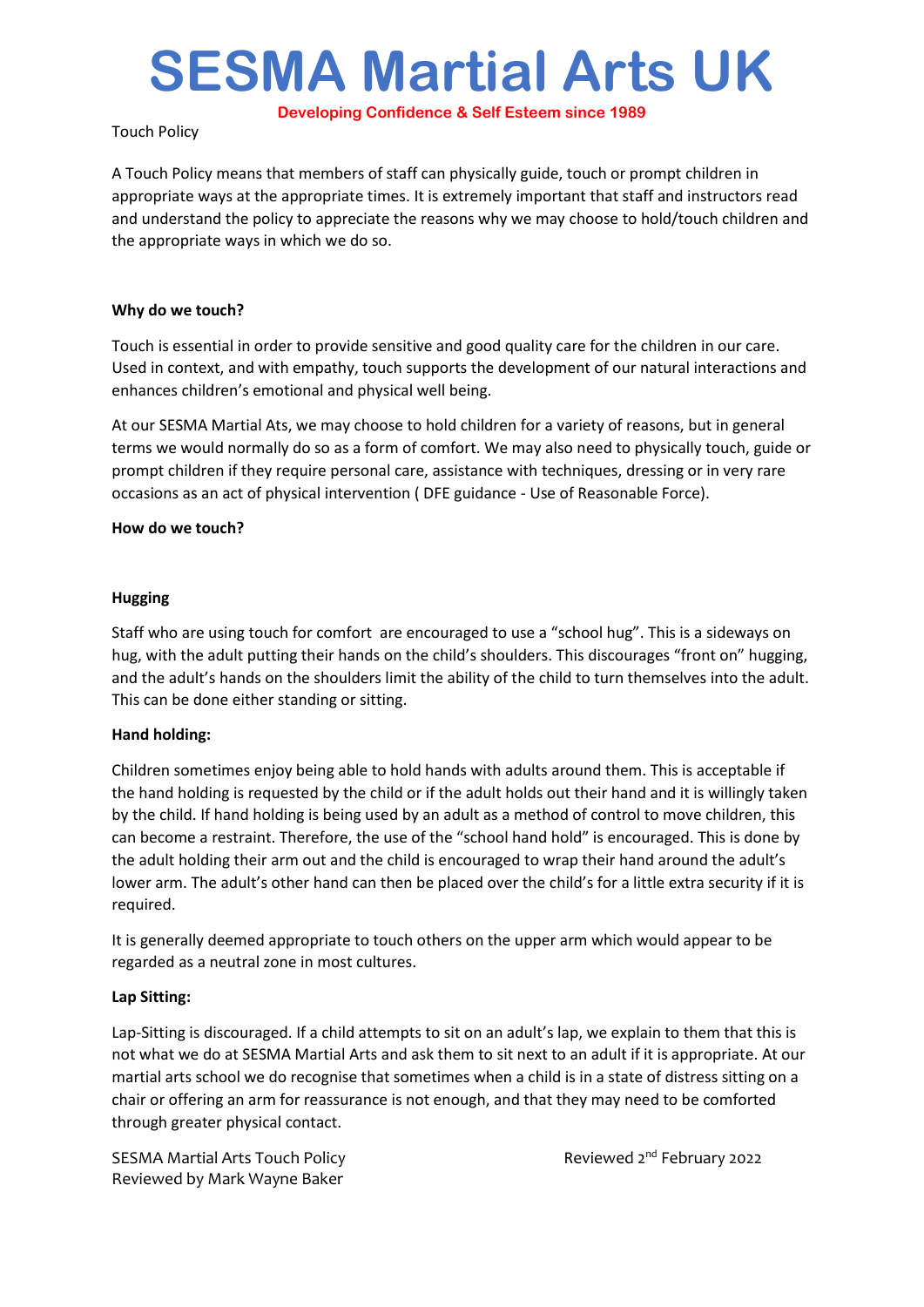**SESMA Martial Arts UK**

**Developing Confidence & Self Esteem since 1989**

Touch Policy

If a child needs reassurance and comfort and it is felt that sitting on an adult's lap is the most appropriate way to comfort a child quickly then we will always try and do so in the presence of another adult, even if it involves calling out to draw attention to yourself. If a child needs comfort or support when you are away from other adults it is recommended that the incident is reported to another staff member as soon as possible to ensure protection of both the child and adult involved. This is in line with safeguarding procedures.

# **Adults in our martial arts school will:**

- Respect an individual's personal and intimate space
- Have an understanding that not all people feel comfortable about physical contact and that they have a right to have their feelings respected
- Acknowledge children's learning both verbally and through touch, where appropriate (e.g. hand on the shoulder, handshake, pat on the back , high five, or light brief touch on the hand)
- Welcome parents and visitors to the SESMA Martial Arts both verbally and if appropriate with a handshake or light touch
- Model appropriate behaviour, through greeting people with a handshake and acknowledging achievements of other adults through hand on the shoulder, handshake, pat on back
- Reward appropriate behaviour e.g. asking children to pat themselves on the back or shake hands
- Approach distressed children from the side by offering to sit with them or by offering to hold their hand or putting an arm around them
- Ensure that positive touch takes place appropriately, always in public, and sometimes with verbal explanation (e.g. "You look upset would you like to put your hand in mine?")
- Follow the SESMA related policies e.g. Physical intervention, Behaviour, Safeguarding.